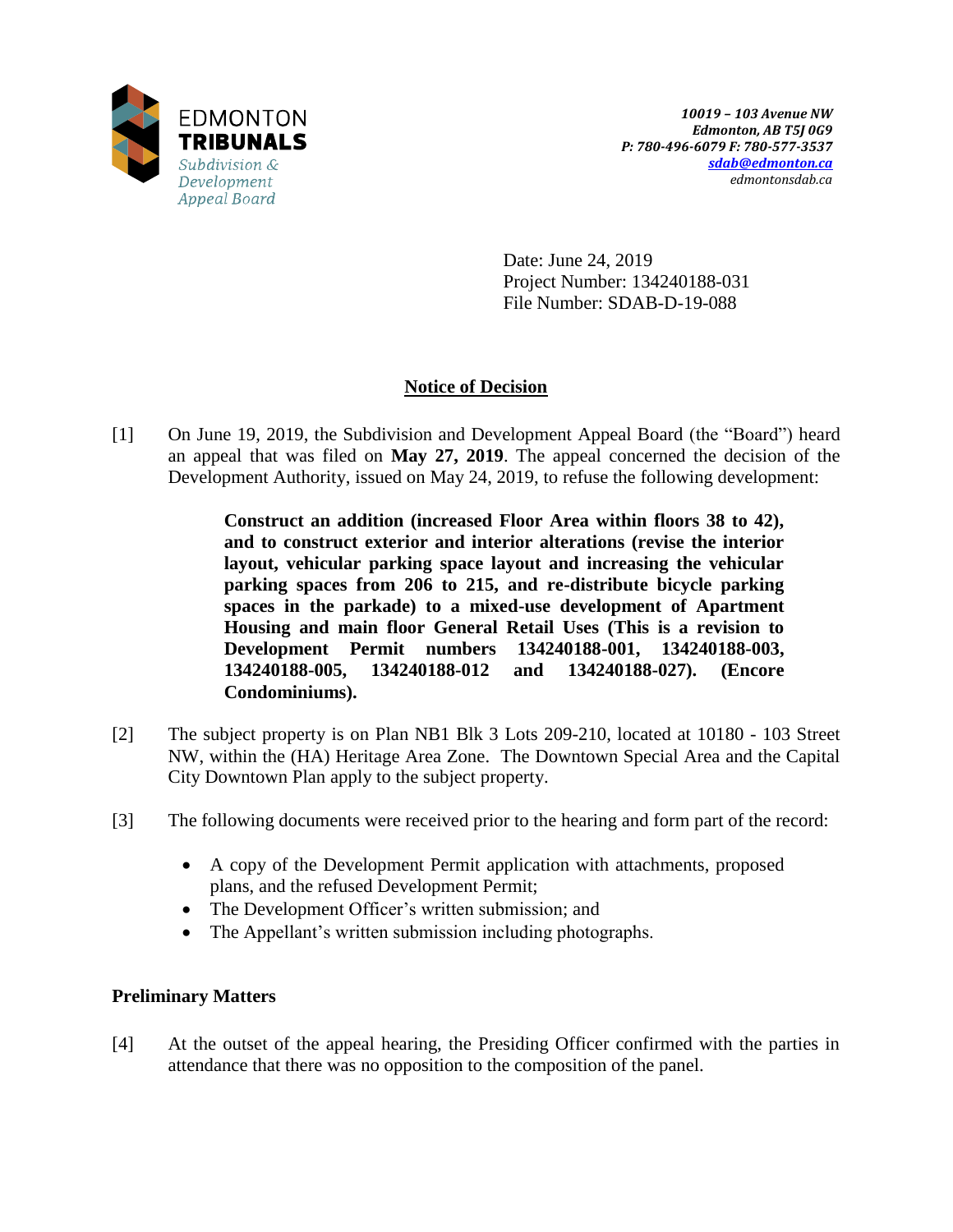- [5] The Presiding Officer outlined how the hearing would be conducted, including the order of appearance of parties, and no opposition was noted.
- [6] The appeal was filed on time, in accordance with section 686 of the *Municipal Government Act*, RSA 2000, c M-26.

### **Summary of Hearing**

- *i) Position of Mr. J. Murphy, Legal Counsel, who was accompanied by Mr. M. Dub, representing the Appellant, Dub Architects Ltd.*
- [7] Mr. Murphy stated that the Development Officer did not express any concern with the proposed development but that she did not have the authority to grant the requested variances in Floor Area Ratio and Height.
- [8] Increasing the Floor Area Ratio and Height results from reconfiguring the mechanical room to a dwelling unit. Height is not included when calculating the mechanical space.
- [9] The building is under construction and there will be only minor physical changes to the building.
- [10] Increasing the floor area will be aesthetically pleasing for the owners.
- [11] With regard to the reduced bicycle parking, he stated that the bicycle parking was approved in a previous permit.
- [12] It is his opinion that tenants with expensive bicycles will store them in their dwellings rather than the bicycle parking area.
- [13] The proposed changes will not be noticeable from the street and will not have an impact on adjacent properties.
- [14] Mr. Murphy and Mr. Dub provided the following information in response to questions by the Board:
	- a. They do not have concerns regarding the suggested conditions from the Development Officer.
	- b. The construction trailer is no longer at the subject site.
	- c. The exterior alterations of the top portion of the tower provide more articulation due to the stepbacks.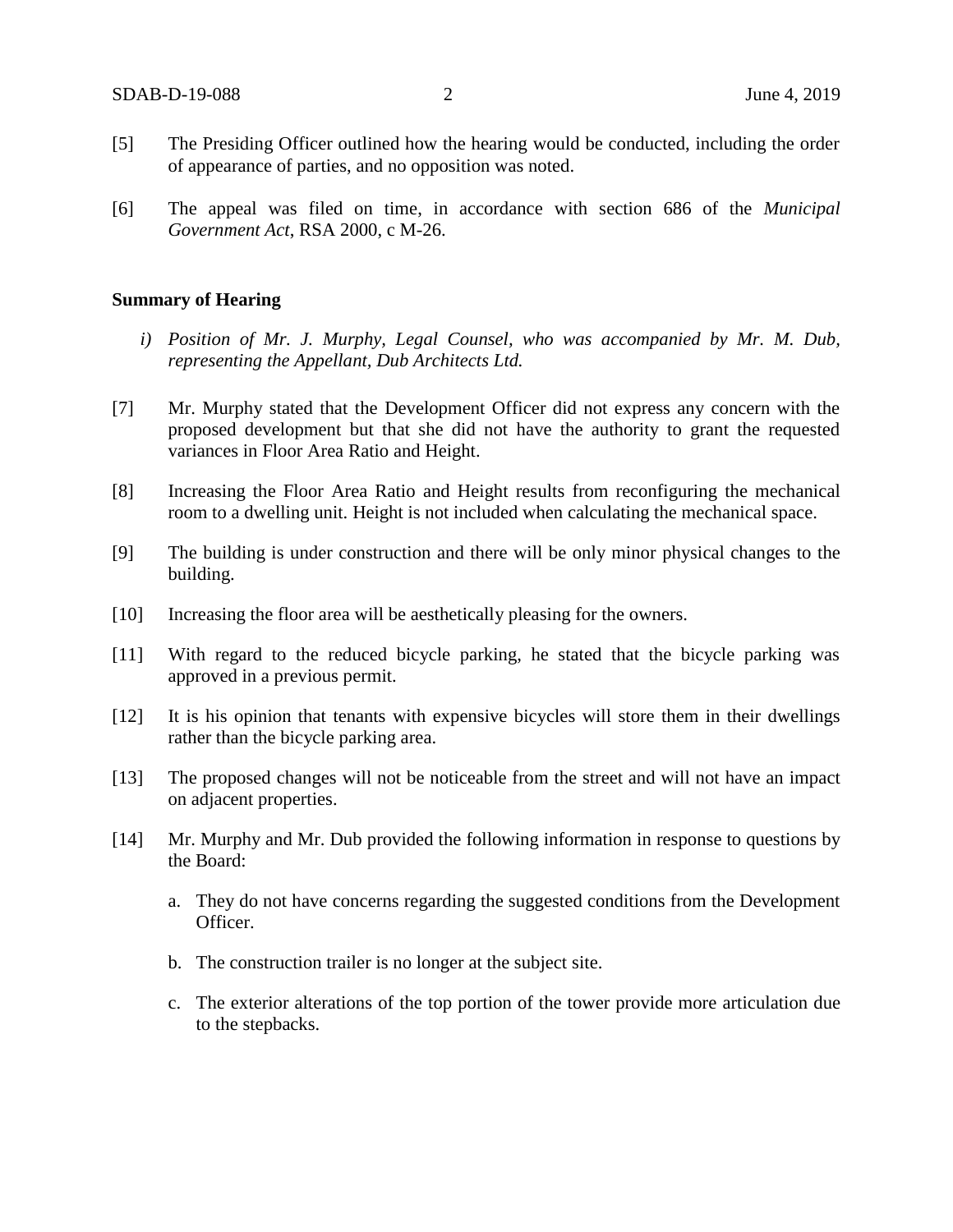- *ii) Position of the Development Officer, Ms. C. Louie*
- [15] The Development Authority did not appear at the hearing and the Board relied on Ms. Louie's written submission.

#### **Decision**

- [16] The appeal is **ALLOWED** and the decision of the Development Authority is **REVOKED**. The development is **GRANTED** as applied for to the Development Authority, subject to the following **CONDITIONS**:
	- 1. All minor mechanical equipment on a roof of any building shall be concealed by screening in a manner compatible with the architectural character of the building, or concealed by incorporating it within the building. (Reference: Section  $910.7(5)(c)(iii)$ ) of the Edmonton Zoning Bylaw 12800).
	- 2. The ground floor level portion of the façade abutting a Public Roadway, other than a lane, shall be comprised of transparent, non-reflective, non-tinted, nonobscured glazing. (Reference: Section 910(8)(a) of the Edmonton Zoning Bylaw 12800).
	- 3. Bicycle parking shall be provided in accordance to Section 54.3 and to the satisfaction of the Development Officer.
	- 4. The off-street parking, loading and unloading (including aisles or driveways) shall be hardsurfaced, curbed, drained and maintained in accordance to Section 54.6.
	- 5. The applicant/owner shall provide parking for People with Disabilities in accordance to Section 54.1(3) and to the satisfaction of the Development Officer.
	- 6. Exterior lighting shall be developed to provide a safe lit environment in accordance with Sections 51 and 58 and to the satisfaction of the Development Officer.
	- 7. Any outdoor lighting for any development shall be located and arranged so that no direct rays of light are directed at any adjoining properties, or interfere with the effectiveness of any traffic control devices. (Reference Section 51 of the Edmonton Zoning Bylaw 12800.)
	- 8. All outdoor trash collection areas shall be located and screened to the satisfaction of the Development Officer in accordance with Sections  $55(4)$  & (5).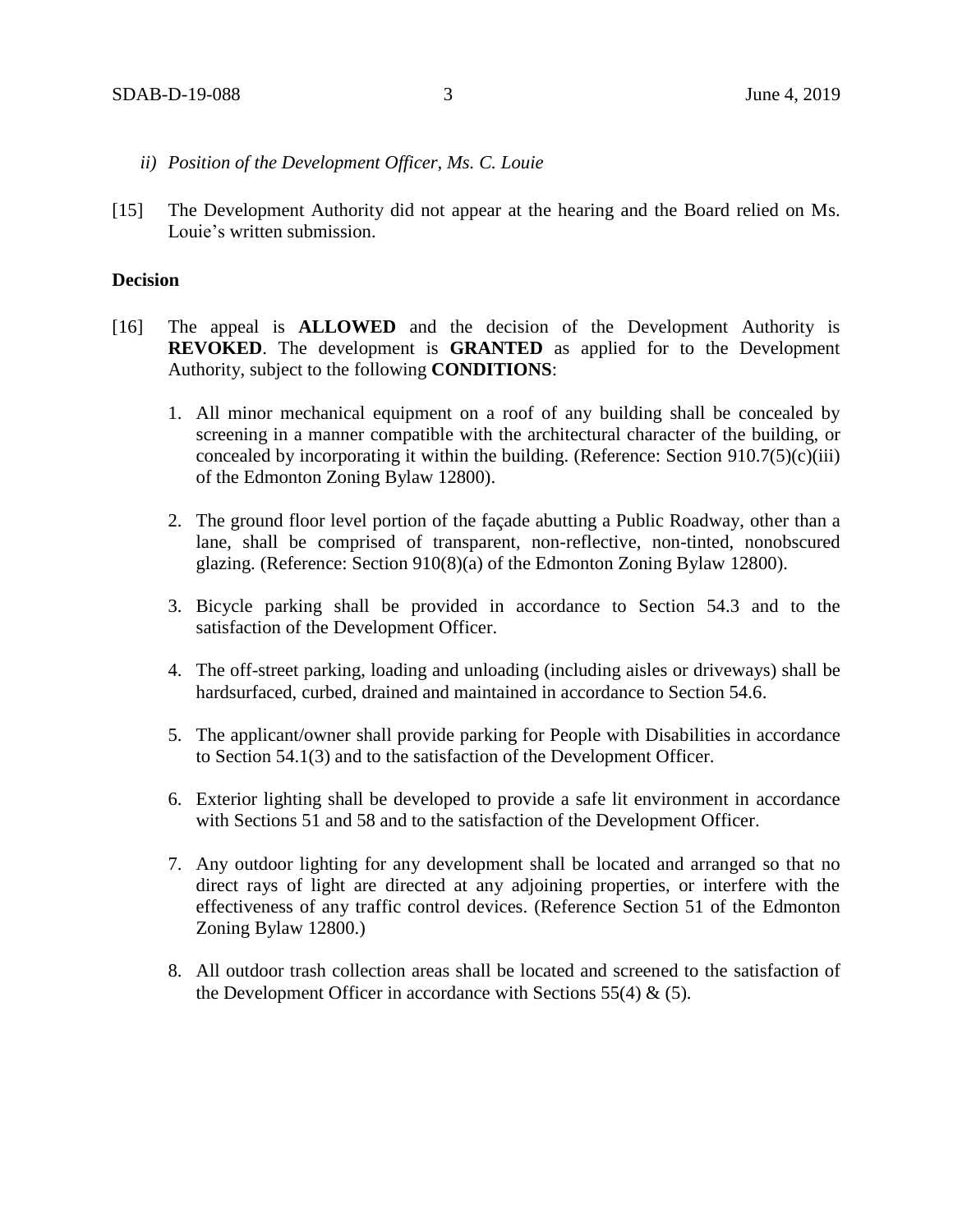NOTES:

- 1. This Development Permit is subsequent to issued Development Permit numbers 134240188-001, 134240188-003, 134240188-005, 134240188-012 and 134240188- 027). Refer to the Development Permit conditions on the preceding issued permits, to the satisfaction of the Development Officer.
- 2. All signage including for hoarding shall require a separate Development Application.
- 3. This Development Permit is not a Business Licence. A separate application must be made for a Business Licence.
- [17] In granting the development the following variances to the *Edmonton Zoning Bylaw* are allowed:
	- 1. The maximum allowable Floor Are Ratio of 14 per section 910.7(4)(a)(ii) and section  $910.7(6)(c)$  is varied to allow an excess of 1.3, thereby increasing the maximum allowable Floor Area Ratio to 15.3.
	- 2. Section 910.7(4)(b)(i) is waived to allow a maximum Height of 134.0 metres pursuant to section 910.7(6)(d).
	- 3. The minimum required number of 59 Bicycle Parking Spaces per section 54.3, schedule 2(2) is varied to allow a deficiency of 17 Bicycle Parking Spaces, thereby decreasing the minimum required number of Bicycle Parking Spaces to 42.

### **Reasons for Decision**

- [18] Apartment Housing is a Permitted Use in the (HA) Heritage Area Zone.
- [19] General Retail Stores is a Discretionary Use in the (HA) Heritage Area Zone.
- [20] The Board notes that the variances to the proposed development involve only minimal changes within the existing (previously approved) built form. The increase in Floor Area Ratio and Height results from reconfiguring the mechanical room to a dwelling unit. Height is not included when calculating the mechanical space under the *Edmonton Zoning Bylaw*; therefore, there will be no structural change in Height. The subject building is under construction and there will be no major physical changes to the building.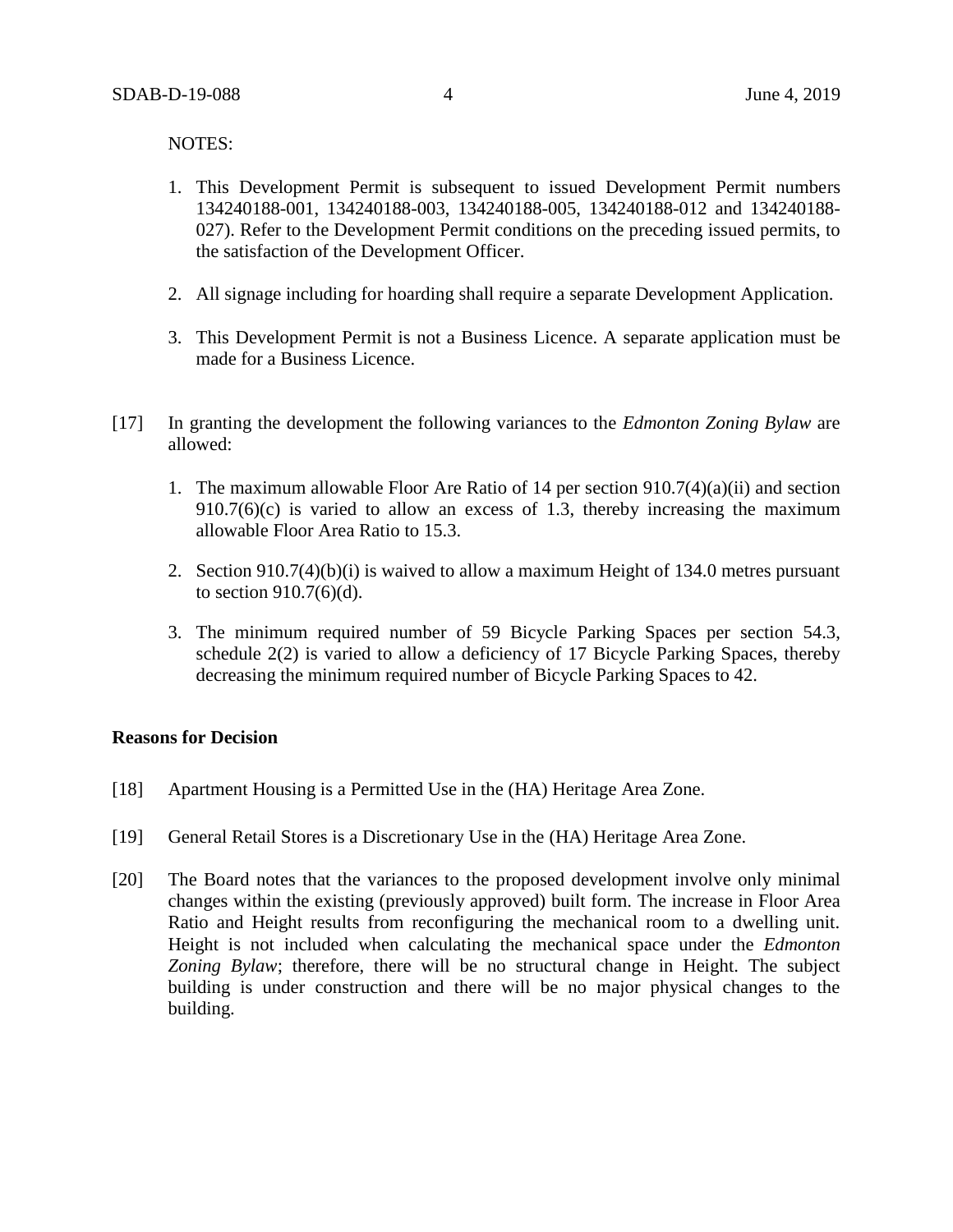- [21] With respect to the deficiency of 17 Bicycle Parking Spaces, the Board accepts that the proposed number of Bicycle Parking Spaces was already approved in a previous Development Permit. The Board was provided with no evidence that granting a variance of 17 deficient Bicycle Parking Spaces would create a negative impact.
- [22] The Board accepts that the proposed changes will not be noticeable from the street and will not have an impact on adjacent properties.
- [23] Finally, the Board notes that there was no opposition to the appeal and no one appeared in opposition at the hearing.
- [24] Based on the above, it is the opinion of the Board that the proposed development will not unduly interfere with the amenities of the neighbourhood, nor materially interfere with or affect the use, enjoyment or value of neighbouring parcels of land.

ASL

Mr. B. Gibson, Presiding Officer Subdivision and Development Appeal Board

Board Members in Attendance: Mr. R. Handa; Mr. R. Hachigian; Ms. D. Kronewitt Martin; Ms. K. Thind

CC: City of Edmonton, Development & Zoning Services, Attn: Ms. C. Louie / Mr. H. Luke